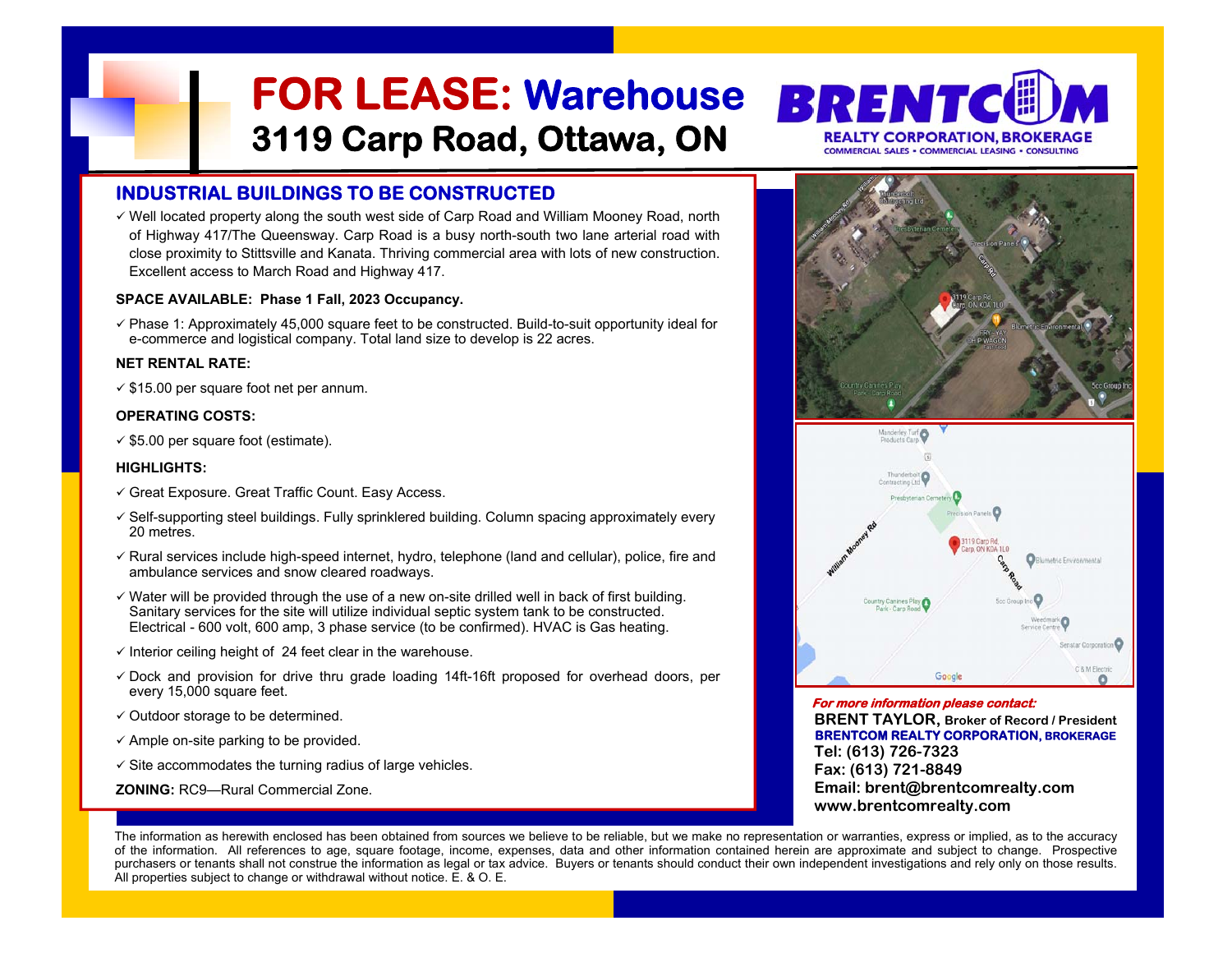

The information as herewith enclosed has been obtained from sources we believe to be reliable, but we make no representation or warranties, express or implied, as to the accuracy of the information. All references to age, square footage, income, expenses, data and other information contained herein are approximate and subject to change. Prospective purchasers or tenants shall not construe the information as legal or tax advice. Buyers or tenants should conduct their own independent investigations and rely only on those results.<br>All properties subject to change or wit